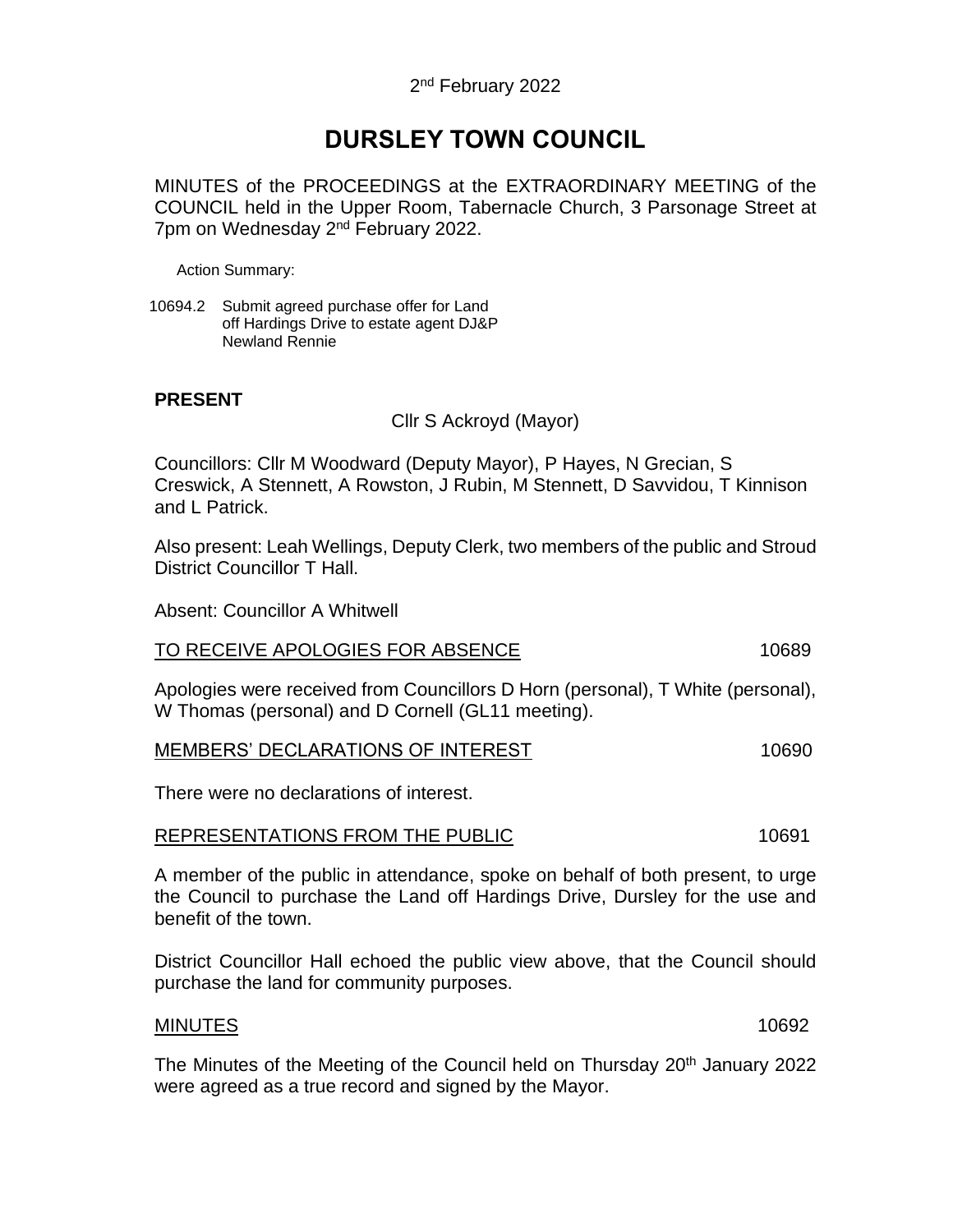Councillor Patrick joined the meeting.

# TO CONSIDER THE SALE OF LAND OFF HARDINGS DRIVE, 10693 **DURSLEY**

It was noted that the sale details for the Land off Hardings Drive, published publicly by the estate agent with a guide price of £75,000, had been circulated to all members.

There was widespread support amongst members for Council to consider the purchase of the land for the future use and benefit of the community.

Issues of access were discussed, including footpaths, hedgerow, fencing, as well as potential natural low-cost methods of maintenance and grants that would assist.

It was noted that the land is a designated green space within the Dursley Neighbourhood Development Plan 2018 and identified within it on the Green Infrastructure map as grassland; it is outside of the settlement boundary, within the Cotswold Area of Outstanding Natural Beauty and in terms of landscape sensitivity is identified within the Dursley Landscape Character Assessment as 'High Sensitivity'.

**IT WAS RESOLVED** to consider the purchase of the Land off Hardings Drive, Dursley by Council, for the use and benefit of the community of Dursley.

# BUSINESS DEALT WITH IN COMMITTEE 10694

10694.1 To resolve to exclude the press and public from the remainder of the meeting by reason of the confidential nature of the business.

**IT WAS RESOLVED** to exclude the press and public from the remainder of the meeting by reason of the confidential nature of the business.

The members of the public present and District Councillor Hall withdrew from the meeting.

# 10694.2 To consider the detail of any actions identified under agenda item 5, minute item 10693.

Members considered the purchase of the Land off Hardings Drive, Dursley by Council, for the use and benefit of the community of Dursley.

Members considered the financial implications of a purchase, including the Council's Reserves Policy.

Members discussed an offer which would be funded from the Council's General Reserves fund.